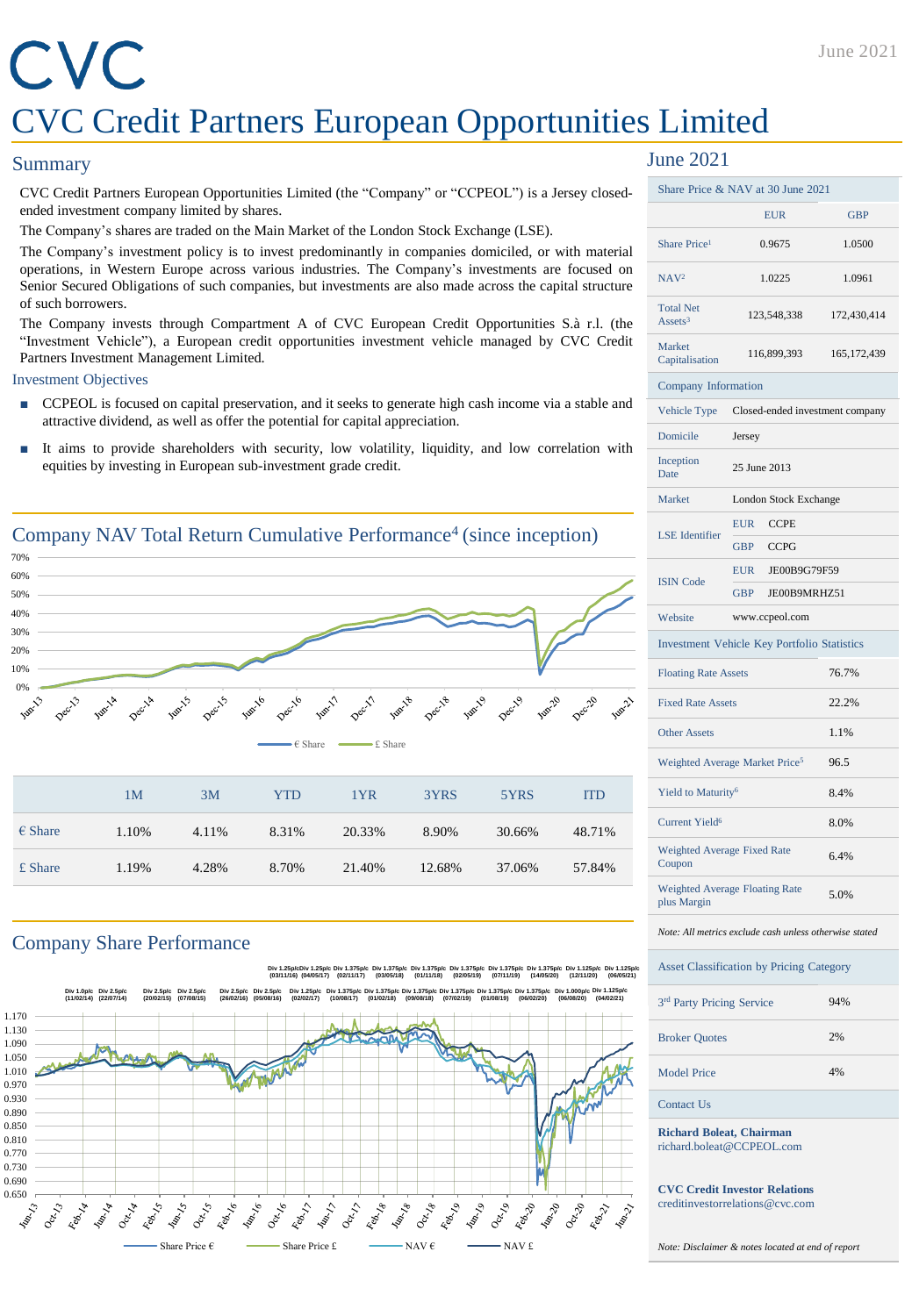# CVC CVC Credit Partners European Opportunities Limited

## Portfolio Manager



**Pieter Staelens** Managing Director *19 years experience* Pieter joined CVC Credit in 2018. Pieter joined from Janus Henderson Investors in London where he was involved in various High Yield strategies and a credit long/short strategy. Prior to this, Pieter was at James Caird Asset Management, CQS, Remus Partners and Bear Stearns. Pieter is a graduate of the Université Catholique de Louvain in Belgium. He also holds an MSc in Finance, Economics and Econometrics from the Cass Business School and an MBA from the University of Pennsylvania.

## Market and Portfolio Commentary

As we come to an end of the first half of 2021, financial markets have been fairly robust overall, despite some COVID and inflation induced volatility. US equity markets seem to be finding new all time highs on a regular basis, and commodities continue to go higher. Oil was one of the best performing asset classes in the month due to progress on vaccination programs and delays in Iran's re-entry into crude markets.<sup>a</sup> However, not all commodities performed well in June and we saw weakness in gold, silver and copper.<sup>b</sup> Despite the general optimism, there is some rising concern around the delta variant and how that could trip up the reopening trade.

#### *European Sub Investment Grade Highlights*

The Credit Suisse Western European Leveraged Loan Index, hedged to Euro, was at 0.31% for the month, which brings year-to-date ("YTD") returns to +2.91%. Cyclicals (+0.41%) again outperformed defensives (+0.19%). CCCs returned +0.73% while BBs returned +0.17% during the month. As at the end of June, the 3-year discount margin on the index was 409bps. The Credit Suisse Western European High Yield Index, hedged to Euro, was up 0.65% for the month bringing YTD returns to  $+3.26\%$ .

Total loan issuance during the month of June was €12.1bn, compared to €7.5bn in June 2020. The average new issue spread was E+377.1, 3.97% yield to maturity; which compares with E+416.67 and 4.93% last year, respectively. The YTD loan issuance now stands at  $\epsilon$ 76.0bn, just about double the €38.1bn issuance we saw in the first six months of 2020. On the High Yield side, we saw €10.4bn of bond issuance during the month, bringing YTD issuance to €70.57bn. d

During the month of June, our focus and activity within the performing book was thematically dominated by a robust primary market. As credit spreads remain firm in secondary markets, M&A and refinancing activity remain elevated heading into summer months. We selectively participated in a number of these transactions that exhibited attractive risk profiles, pricing, and relative value. This consummated in the addition of five new names to the book in the European market, further enhancing our diversification at compelling price points. We also participated in two primary transactions backing existing portfolio companies that came to market – in one instance to refinance following an IPO, and in the other instance to raise incremental financing. Finally, we added a sixth new name to the book in the secondary market after a US-based issuer that we previously owned tapped the European market for new debt. Our robust primary market participation was funded partly by paydowns that have either occurred or will occur in the near term, as well as through the right-sizing of a performing name trading above par. As of June close, performing credit (including cash) was 44.1% of the portfolio, trading at a weighted average price of 99.8 and a YTM of 4.4%, whilst delivering a 4.4% cash yield to the portfolio

The credit opportunities book continues to drive fund capital appreciation as the first half of the year comes to a close. We continue to see compression in stressed credit markets, and a number of our conviction credit opportunities positions experienced significant price appreciation driven by buying activity that began in prior months. In the month of June, we added one new name to the credit opportunities book in a European manufacturer of heat exchangers and cooling equipment. We also topped up on two existing positions at a discount – both were introduced to the book as new names earlier this year. In order to fund those purchases, we took advantage of liquidity and reduced a small portion of an existing credit opportunities position trading at recent highs. In the structured finance book, we funded a new position of BB CLO paper in the primary market. This deal reset backed a manager we are intimately familiar with, and we saw accretive value in the BBs despite a small amount of tightening. As of June close, credit opportunities was 55.9% of the portfolio, trading at a weighted average price of 93.9 and a YTM of 8.5%, whilst delivering a 7.3% cash yield to the portfolio

Across the entire portfolio, as of June month end, the weighted average market price was 96.5, trading at a YTM of 8.4%, and delivering 8.0% cash yield (on a levered basis) versus a weighted average price of 93.6, YTM of 7.0% and cash yield of 6.6% as of December 2020. Floating rate instruments comprised 76.7% of the portfolio. Senior Secured 81.3%. The portfolio had a cash position of -1.9% (including leverage) with leverage at 1.3x assets

As the first half of the year comes to a close, the fund continues to significantly outperform relevant benchmarks. With a number of markets trading at high valuations, we remain focused on fundamental performance at our portfolio companies. Idea generation and positioning remain a key focus, and the team continues to screen opportunities across European and US markets. The fund is well-positioned for both current income and capital appreciation heading into the summer months.

#### **Commentary Sources:**

<sup>a</sup> Deutsche Bank

- <sup>b</sup> Bloomberg
- <sup>c</sup> Credit Suisse
- <sup>d</sup> LCD, an offering of S&P Global Market Intelligence July 2021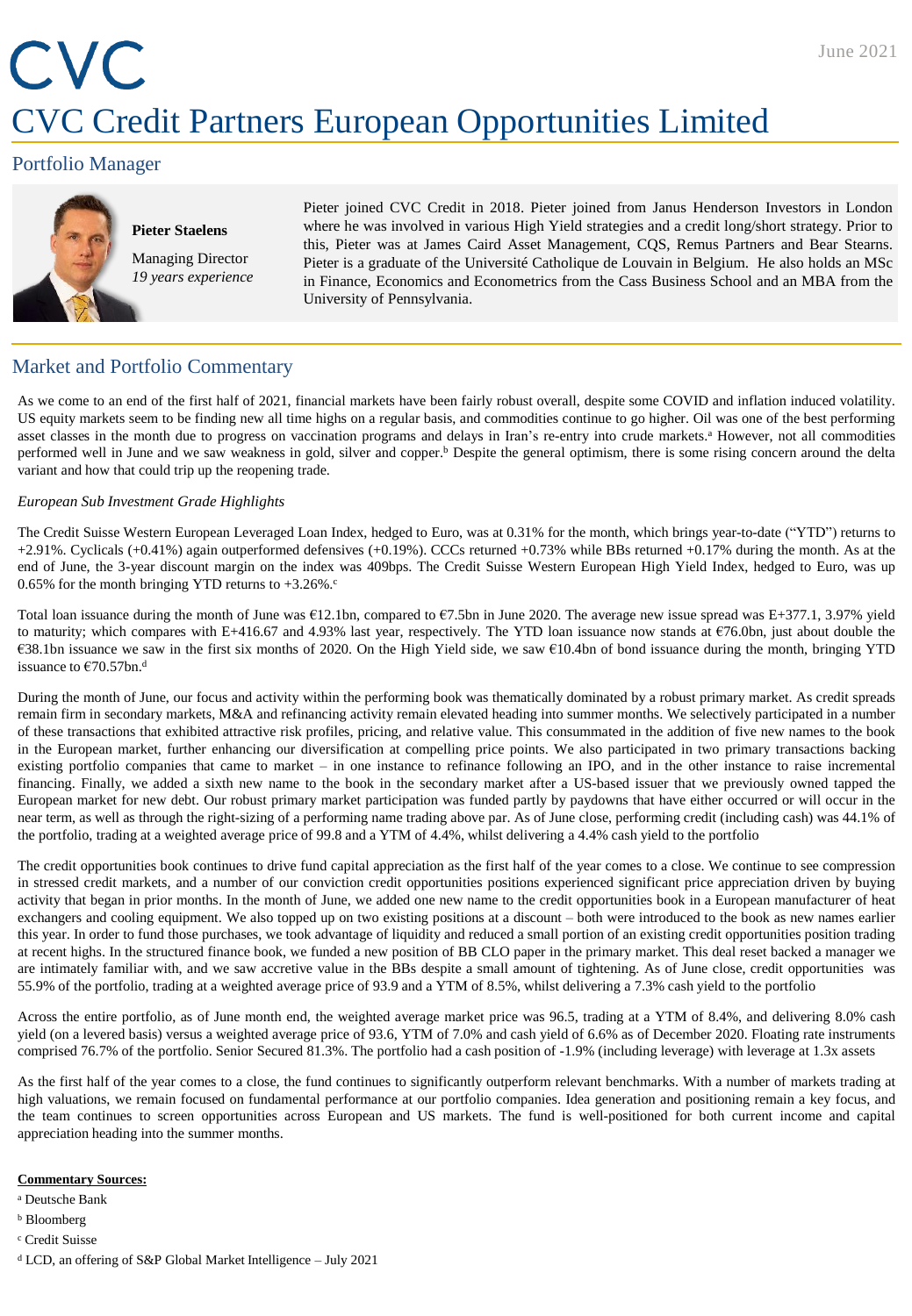# CVC

# CVC Credit Partners European Opportunities Limited

Investment Vehicle Portfolio Statistics<sup>3</sup> as at 30 June 2021

| Top 5 Issuers                                                                    |                                                                                         |                                        |                                                                                        |                                 |         |
|----------------------------------------------------------------------------------|-----------------------------------------------------------------------------------------|----------------------------------------|----------------------------------------------------------------------------------------|---------------------------------|---------|
| <b>Issuer</b>                                                                    | % of Gross Assets                                                                       | Industry                               |                                                                                        | Country                         |         |
| Doncasters                                                                       | 4.7%                                                                                    | Diversified/Conglomerate Manufacturing |                                                                                        | United Kingdom                  |         |
| Colouroz                                                                         | 3.6%                                                                                    | Chemicals, Plastics and Rubber         |                                                                                        | Germany                         |         |
| Civica                                                                           | 3.3%                                                                                    | Electronics                            |                                                                                        | United Kingdom                  |         |
| European Camping Group                                                           | 2.5%                                                                                    | Leisure                                |                                                                                        | France                          |         |
| D&G                                                                              | 2.4%                                                                                    | <b>Financial Intermediaries</b>        |                                                                                        | United Kingdom                  |         |
| <b>Industry Exposure</b>                                                         | MV(%)                                                                                   | <b>Currency Exposure</b>               | MV(%)                                                                                  | RepRisk ESG Rating <sup>7</sup> | MV(%)   |
| 16.5%<br>26%<br>10.4%<br>3.2%<br>3.6%<br>7.5%<br>3.7%<br>6.0%<br>8% 8% 5.2% 5.8% | Healthcare & Pharmaceuticals                                                            |                                        | EUR<br>$\blacksquare$ GBP<br>62%<br>$\blacksquare$ USD                                 | <b>AAA</b>                      | 44.5%   |
|                                                                                  | Hotels, Motels, Inns and Gaming<br>Chemicals, Plastics and Rubber<br><b>Electronics</b> |                                        |                                                                                        | AA                              | 31.7%   |
|                                                                                  | Finance<br>Retail Stores                                                                | 22%                                    |                                                                                        | A                               | 9.6%    |
|                                                                                  | Diversified/Conglomerate<br>Manufacturing<br>Cargo Transport                            | 16%                                    |                                                                                        | <b>BBB</b>                      | 6.4%    |
|                                                                                  | <b>Business Services</b><br>Diversified/Conglomerate Service                            |                                        |                                                                                        | <b>BB</b>                       | 1.9%    |
|                                                                                  | <b>Telecommunications</b><br>Construction & Building                                    |                                        |                                                                                        | $\bf{B}$                        | 1.5%    |
| Geographic Exposure                                                              | $\blacksquare$ Other<br>MV(%)                                                           | <b>Asset Exposure</b>                  | MV(%)                                                                                  | <b>CCC</b>                      | $0.1\%$ |
| 13.1%<br>23.2%<br>3.39<br>4.1%<br>9.2%<br>18.8%<br>11.4%<br>17.0%                | $\blacksquare$ UK                                                                       |                                        |                                                                                        | CC                              | 0.0%    |
|                                                                                  | $\blacksquare$ U.S.<br>$\blacksquare$ Netherlands                                       | 10%<br>5%                              | Loans (1st Lien)<br>Senior Secured<br><b>Bonds</b><br>Loans (2nd Lien)<br>■ Structured | $\mathsf{C}$                    | 0.0%    |
|                                                                                  | $\blacksquare$ Germany                                                                  | 6%                                     |                                                                                        | D                               | 0.0%    |
|                                                                                  | $\blacksquare$ France<br>$\blacksquare$ Spain                                           | 61%<br>20%                             | $\blacksquare$ Cash                                                                    | <b>NR</b>                       | 4.3%    |
|                                                                                  | <b>Luxembourg</b><br>■ Other                                                            |                                        | $\blacksquare$ Other                                                                   | <b>Total</b>                    | 100.0%  |
|                                                                                  |                                                                                         |                                        |                                                                                        |                                 |         |

# Look Through Reporting6,8 as at 30 June 2021

| <b>Rating Exposure</b> |                                      |                  |       |
|------------------------|--------------------------------------|------------------|-------|
| Rating                 | Average Spread Duration <sup>9</sup> | MV(E)            | MV(%) |
| <b>BB</b>              | 7.62                                 | 11.9m            | 3%    |
| B                      | 4.24                                 | 264.8m           | 62%   |
| <b>CCC</b>             | 2.95                                 | 103.6m           | 24%   |
| NR.                    | 4.10                                 | 45.4m            | 11%   |
|                        | <b>Interest Rate Exposure</b>        |                  |       |
| <b>Type</b>            | Duration                             | MV(E)            | MV(%) |
| Floating               | 0.17                                 | 326.5m           | 77%   |
| Fixed                  | 3.42                                 | 94.3m            | 22%   |
| Other                  | 0.00                                 | 4.8 <sub>m</sub> | 1%    |

| <b>FX</b> Exposure |        |       |  |  |
|--------------------|--------|-------|--|--|
| Currency           | MV(E)  | MV(%) |  |  |
| <b>EUR</b>         | 263.8m | 62%   |  |  |
| <b>GBP</b>         | 69.2m  | 16%   |  |  |
| <b>USD</b>         | 92.7m  | 22%   |  |  |

#### **Notes & Assumptions:**

- The sum of the market values may be larger than the NAV due to the effect of the investment vehicle leverage facility
- All duration and yield calculations are based on assets outstanding to maturity (no call or amortisation assumptions)
- Duration is calculated using the DURATION function in Excel, and includes approximations for interest rate duration for floating rate assets
- Rating is based on the average corporate rating from S&P and Moody's
- Certain assets such as CLO equity tranches are assumed to have zero spread and interest rate duration
- The duration for non-equity CLO tranches is based on a WAL of 5 years after the end of the reinvestment period